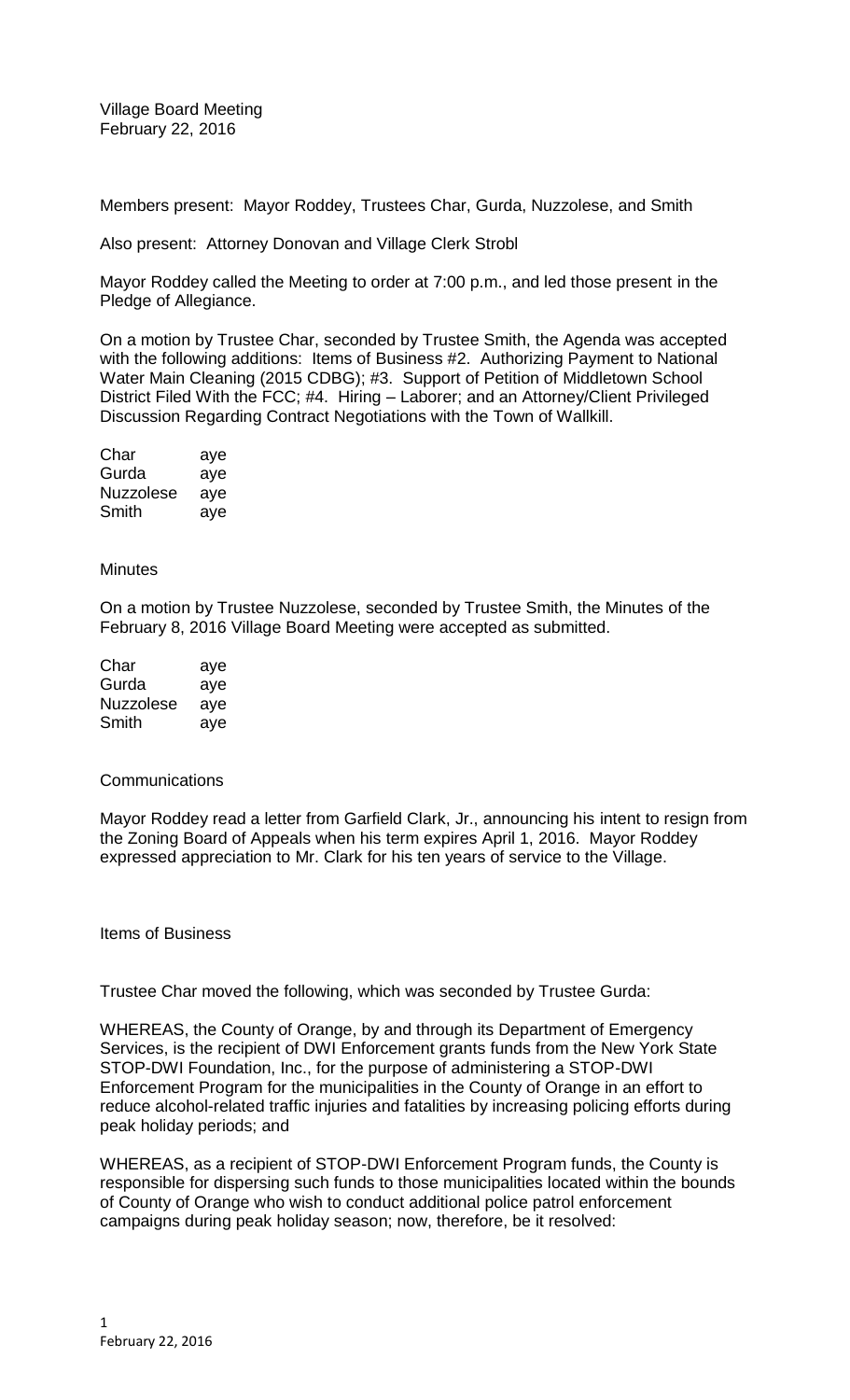That the Mayor is hereby authorized to execute an Inter-Municipal Agreement between the Village of Goshen and the County of Orange for participation in the 2016 STOP-DWI Enforcement Campaign, for an award in the aggregate amount of \$1836.

| Char      | aye |
|-----------|-----|
| Gurda     | aye |
| Nuzzolese | aye |
| Smith     | aye |

The following was moved by Trustee Char, and seconded by Trustee Gurda:

**WHEREAS** National Water Main Cleaning commenced work on the 2015 CDBG Program, Sanitary Sewer Improvements, on November 16, 2015; and

**WHEREAS** all contract work was completed on January 7, 2016 in conformance with the anticipated project schedule, and

**WHEREAS** Village Engineers Lanc and Tully Engineering and Surveying, P.C. have reviewed the application and certification for payment # 1 and payment # 2 Final Payment / Release of Retainage, and the required Maintenance Bond and the Contractor's Affidavit for Release of Retainage, and

**WHEREAS** based on their review of the documents submitted and the satisfactory completion of all work related to the contract, Lanc and Tully Engineering and Surveying, P.C. recommends payments as requested by National Water Main Cleaning in the amounts of \$129,544.85 (payment #1), and \$6,818.15 (payment #2 – release of retainage), subject to review and acceptance of the Maintenance Bond by the Village Attorney, now therefore be it resolved,

that the Village Board authorizes the execution of the payment vouchers, and the Project Certification Forms, as well as all four originals of Change Order #1.

| Char      | aye |
|-----------|-----|
| Gurda     | aye |
| Nuzzolese | ave |
| Smith     | aye |
|           |     |

Mayor Roddey explained a request from the Enlarged City School District of Middletown to the Federal Communications Commission to grant a waiver so that they can properly combat the excessive "swatting" that has been taking place in the district. He noted that the practice of "swatting" is troubling and certainly could happen in any school district, and that Middletown's challenges are relevant to all municipalities.

Trustee Char moved the following, which was seconded by Trustee Gurda: Be it resolved, that in the interests of our joint community efforts to maintain and secure a safe school environment, the Goshen Village Board of Trustees hereby supports the Petition of the Enlarged City School District of Middletown filed with the Federal Communications Commission.

| Char      | aye |
|-----------|-----|
| Gurda     | aye |
| Nuzzolese | aye |
| Smith     | aye |